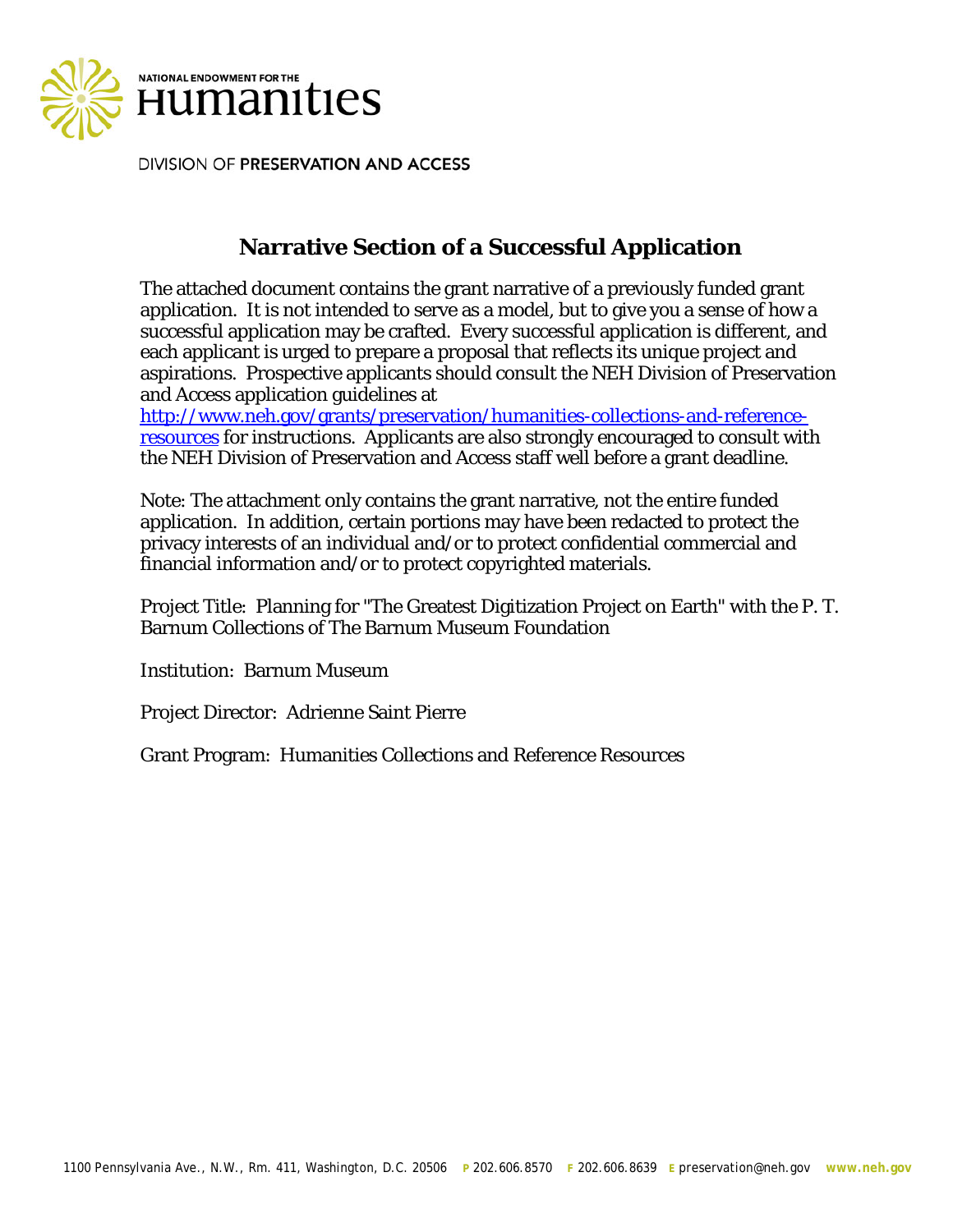## **The Barnum Museum Foundation, Inc. Application to the NEH/Humanities Collections and Reference Resources Program Narrative**

## **Significance**

#### *Relevance of the Collections to the Humanities*

Phineas Taylor Barnum's impact reaches deep into our American heritage, and extends far beyond his well-known circus enterprise, which was essentially his "retirement project" begun at age sixty-one. An American icon whose name is still recognized around the world, P.T. Barnum was born in Bethel, Connecticut, in 1810. He is a far more complex personality than is generally known: in addition to his career as a showman and museum proprietor, he was also a newspaper editor, entrepreneur, Mayor of Bridgeport, Connecticut legislator, urban developer, community benefactor, philanthropist, abolitionist, lecturer, and author. Throughout his adult life he remained committed to the intellectual and cultural development of society, particularly in the realm of "the common man." He was an innovator during the age of industry, infusing the public mind with imagination, inspiring curiosity and debate, and enlightening ordinary people to the marvels the world had to offer. His spirit of promotion and his acumen for business transformed popular conceptions of the era, through his creation of instructive, moral entertainment for families. A man of endless energy fueled by a desire to push beyond conventional boundaries, Barnum developed marketing strategies that are employed even today. It is no surprise that so many people continue to be intrigued and curious about this legendary figure in American history.

The City of Bridgeport has a direct connection to P. T. Barnum and to the Barnum & Bailey circus. He took an active interest in his adopted home city and made a lasting impact. Both as Mayor (1875) and as a private citizen, he initiated and implemented numerous urban planning projects and was generous in supporting projects that improved the quality of life and cultural opportunities for the people, including creating the Barnum Institute of Science and History, now the Barnum Museum. As the circus' winter quarters were based in Bridgeport from the early 1870s until 1927, many of the performers and other employees chose to make their homes there — even Jumbo the Elephant spent his four American winters in the city.

Barnum's vast contributions can be studied across several disciplines and among many fields of study in the humanities, including themes and topics in studies of American social and political history, archaeology, popular culture, art history, and literature. It is virtually unlimited and wide-ranging:

- the history of entertainment and  $19<sup>th</sup>$ -century popular culture
- the formation of the young nation's ideals of democracy
- the creation of a uniquely "American" character and attitude
- the development of new opportunities for working and middle-class people, including their participation in social causes and political ideologies
- American's fascination with the foreign and exotic
- the social and intellectual networks of leading  $19<sup>th</sup>$ -century authors, politicians, newspaper editors, and entrepreneurs
- attitudes toward exotic animals and treatment of captive specimens
- the "pioneering" work of  $19<sup>th</sup>$ -century women circus performers

Materials such as lithographs, broadsides, and photographs promoting some of Barnum's attractions (e.g., The Family of Albinos, Chang and Eng, the Tattooed Man, and others) can be used by sociologists and anthropologists in their studies of societal norms and cultural perceptions and depictions of race, ethnicity, and disability; consumer and audience culture and tastes; or American and European perceptions of Asia and Africa. Barnum's ingenious advertising and marketing techniques, the phenomenal success of his trans-Atlantic promotions, and his personal history as an innovative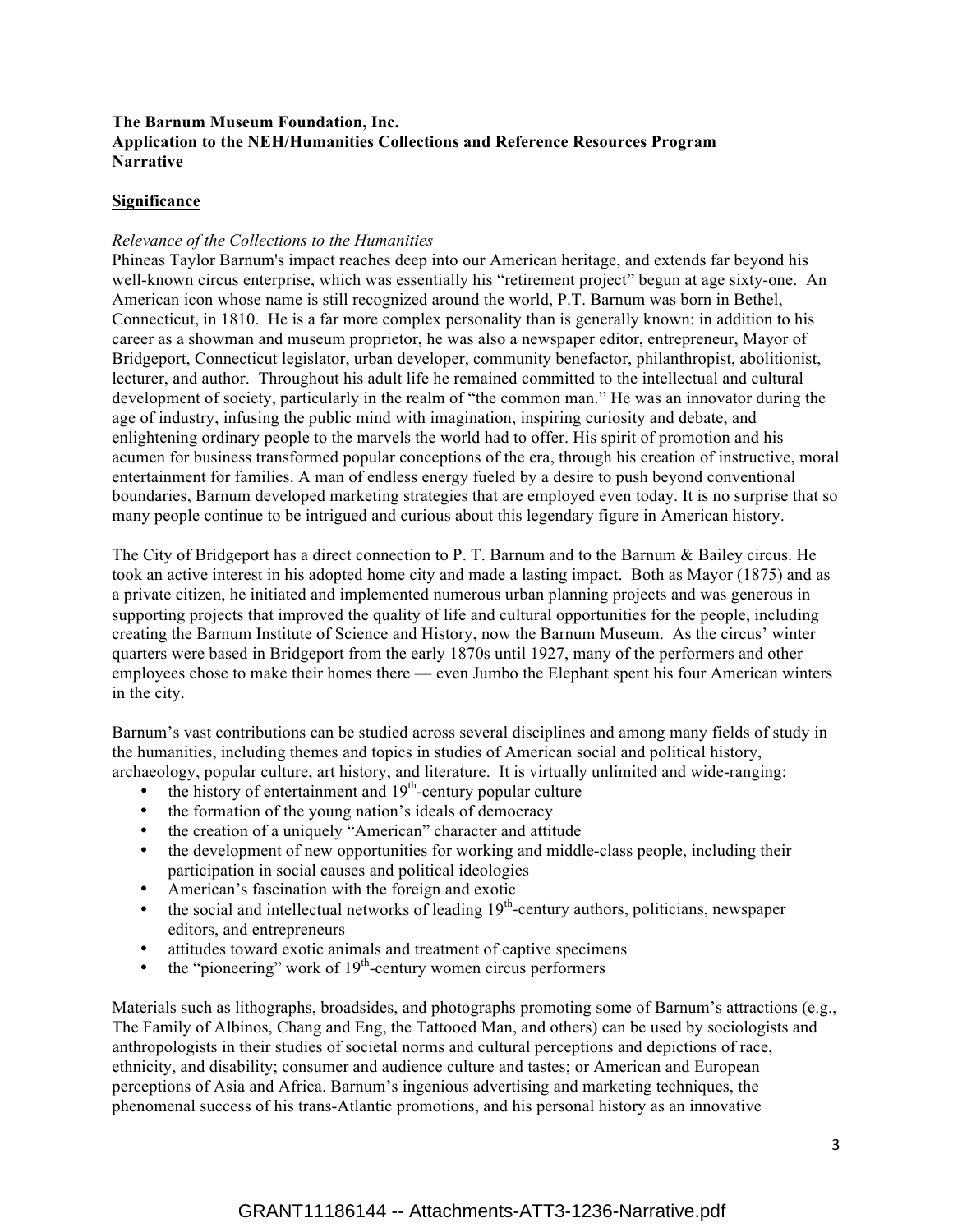businessman offer students of business and its history a deeper understanding of the roots of today's marketing, and reinforces the excitement of the entrepreneurial spirit. Art and cultural historians could, for example, study early circus posters and promotional materials in the context of popular tastes in art, the creation of iconographic images, or the technology of color lithography and printmaking.

Collections that support and illuminate these themes are preserved at The Barnum Museum and at the Bridgeport History Center (BHC) located in the nearby Bridgeport Public Library. The P. T. Barnum collections in these two institutions provide researchers in diverse areas of the humanities and social sciences with rich opportunities for study. Artifacts (1300) and a variety of manuscript materials (approximately 1800) are the focus of this project. The collections, including personal letters, business documents, photographs, promotional materials, handbills and broadsides, decorative arts and furniture, clothing and accessories, and artifacts of daily life, are an invaluable resource of largely unique or rare materials. In addition to documenting the personal life and careers of P. T. Barnum, the collections contain material pertaining to Barnum's associates and enterprises such as "Tom Thumb" (Charles Stratton), Lavinia Warren, and other little people; Swedish singer Jenny Lind; Jumbo the Elephant; the American Museum; Hippodrome; the Barnum & Bailey circus, and others. This initiative will concentrate on the materials associated with the lifespan of P. T. Barnum (1810-1891), covering the  $19<sup>th</sup>$  century, and including the people and business endeavors noted above.

#### *Background of the Institutions and Collections Descriptions*

As conceived by P.T. Barnum, The Barnum Museum was established to promote the cultural heritage of Bridgeport and to serve as a permanent home for the city's scientific and medical societies, and county historical society. The Museum has thus been an educational resource and repository since it opened in 1893 as the Barnum Institute of Science and History. The original societies ceased in the 1930s, whereupon the City of Bridgeport acquired the building, maintaining one-third of the space as a museum and continuing to add to the artifacts, while manuscripts and other documents were transferred to the Bridgeport Public Library. In the mid-1960s, the building was renovated by the City and returned entirely to being a museum. In 1986, The Barnum Museum Foundation, Inc. was formed as a  $501(c)(3)$ organization to govern and operate the City-owned building as The Barnum Museum. The Museum is designated as nationally significant on the National Register of Historic Places both for the merit of the historic structure and in recognition of Barnum's importance.

Under the Foundation's stewardship the collections, exhibitions, programming, and community outreach have expanded, and are directed by museum professionals. The Foundation's mission to be a relevant institution of learning, committed to intellectual exchange, community engagement, and dedicated to the collection, preservation, and interpretation of P.T. Barnum's legacy and his genre in American history. Collaborations and partnerships are a vital component in the Museum's activities, a particularly notable one being the Museum's work with the Mark Twain House & Museum in Hartford on a "Connecticut Icons" culture and tourism project celebrating Barnum's 200<sup>th</sup> and Twain's 175<sup>th</sup> birthdays in 2010.

The Museum's collection flourishes as a repository for 50,000 objects and archival materials related to P.T. Barnum's private and social life, his various business endeavors and interests, entertainment and promotional enterprises, and his adopted home of Bridgeport and its industrial history. Approximately one-third of the current holdings are original to the Barnum Institute's collections; many were donated by P. T. Barnum or his family, and their descendants. Since the mid-1970s, the Museum has substantially expanded its holdings relating to Barnum. The core of Barnum-related items, numbering over 1,300, constitutes the collection most frequently used by the Museum and requested by others.

Among the artifacts to be included in this project are Barnum's unpublished letter copy book from the mid-1840s when he was touring Europe; original copies of Barnum's newspaper, *Herald of Freedom*, published in Danbury in the 1830s; Barnum's circa 1830 rabbit-fur top hat with the Hartford maker's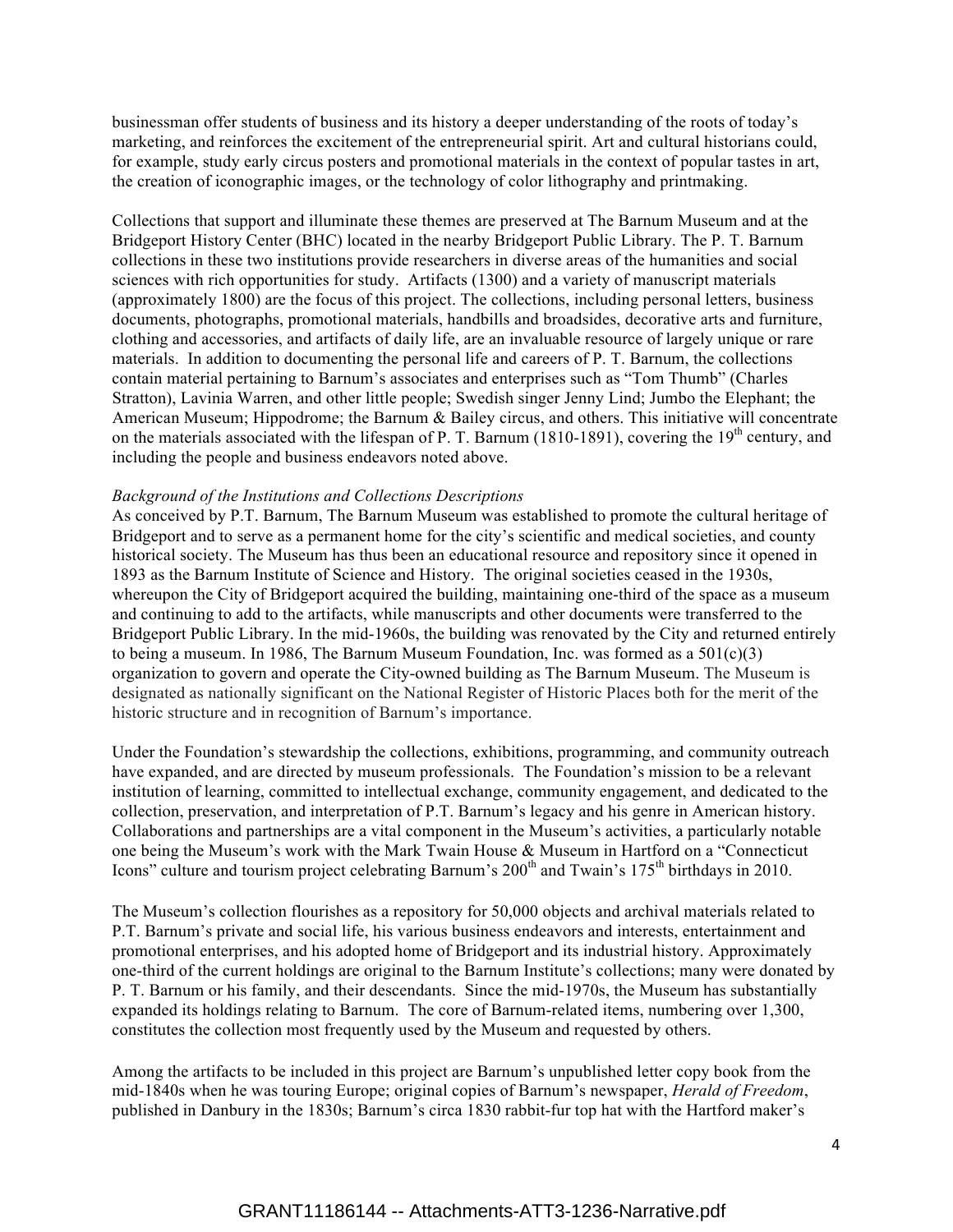label; a suite of elaborate Julius Dessoir furniture commissioned by Barnum for his Oriental villa *Iranistan*; a carved grotesque face from *Iranistan*, the only architectural element saved when it burned in 1857; large-format photographs of the interiors of Barnum's later Bridgeport mansions; a buffalo horn chair from Barnum's "wild west" trip with Buffalo Bill in 1870; rare daguerreotypes of the young Tom Thumb; and custom-made clothing and accessories worn by Tom Thumb and his fashion-conscious wife Lavinia Warren, as well as her miniature dress form with corset and gown. Also of note are three miniature carriages used by Tom Thumb and "Commodore Nutt," including a carved, walnut-shaped coach; a handkerchief printed with cartoons lambasting Barnum for "taking" Jumbo from the English people; and original programs from Jenny Lind's American Tour in 1850. A most unusual item is a slice of wedding cake in its original small box, a gift to a Connecticut guest at Tom Thumb and Lavinia Warren's "Fairy Wedding" in 1863.

In many instances there are links between artifacts and manuscript materials. Examples include photographs and an early print showing Tom Thumb with miniature carriages; Fairy Wedding promotional items, the wedding cake memento, and the bride's wedding scrapbook and bridal wreath; a brass canopy bed presented to Tom Thumb by Queen Victoria in 1844 and an English oil portrait of the child celebrity from the same year, along with Barnum's letters written while he and Tom Thumb were on their European tour; a daguerreotype of Tom Thumb dressed in character as Napoleon, his actual "Napoleon hat" and tall boots, and a rare children's book from 1850 discussing his politically-correct decision *not* to appear before the French public in this particular costume.

The Barnum Museum is one block from the Bridgeport Public Library, where the Bridgeport History Center (BHC), the Museum's collaborative partner for the project, is located. The BHC operates as a research center with special collections and archives within a larger, municipal public library system. The BHC was created in 1936 by the Library and the Bridgeport Centennial Committee, in celebration of the 100<sup>th</sup> anniversary of the City's incorporation. Prior to 1936, the Library collected manuscripts and records in a core collection from several early sources, including the now-defunct Fairfield County Historical Society and the Bridgeport Scientific Society that were housed in The Barnum Institute of Science and History. These collections were placed with the BHC, and over the years, the collections have grown through donations and library purchases. In addition to the local history collections, genealogy collections, and a special collection relating to labor history, highlights of the BHC include the papers of P.T. Barnum, Barnum's enterprises, and extensive materials relating to circus history.

The BHC is a repository of Barnum's letters (over 200) dating from 1832 to 1890; among them, notable figures such as Samuel Clemens (Mark Twain) and James Bailey were regular correspondents. These letters reveal Barnum's extraordinary business management acumen as well as personal and philanthropic activities. The BHC also has one of the most complete collections of extremely scarce circus route books that were published during Barnum's career with the circus, from 1872 until his death in 1891. Its circus poster collection includes forty-seven rare Barnum and London circus posters dating from 1882-1885. Because of the close proximity and shared interest in collections, it is appropriate and of greater value to potential users that Barnum-related items from both institutions were selected for the proposed project.

#### *Current Use of the P.T. Barnum Collections*

Normally, the Museum is open to the public six days a week from 10 a.m. to 4 p.m. Currently, the Museum's 1893 landmark historic structure is closed to the public because structural damage caused by a tornado strike in June, 2010. Despite the ongoing disaster recovery process, and the extended time required to repair and restore the historic structure, the Museum is fully committed to advancing its educational mission and serving its audiences, including those who request access to items in the collections. After out-loading the collections from the historic structure to secure storage in an adjacent,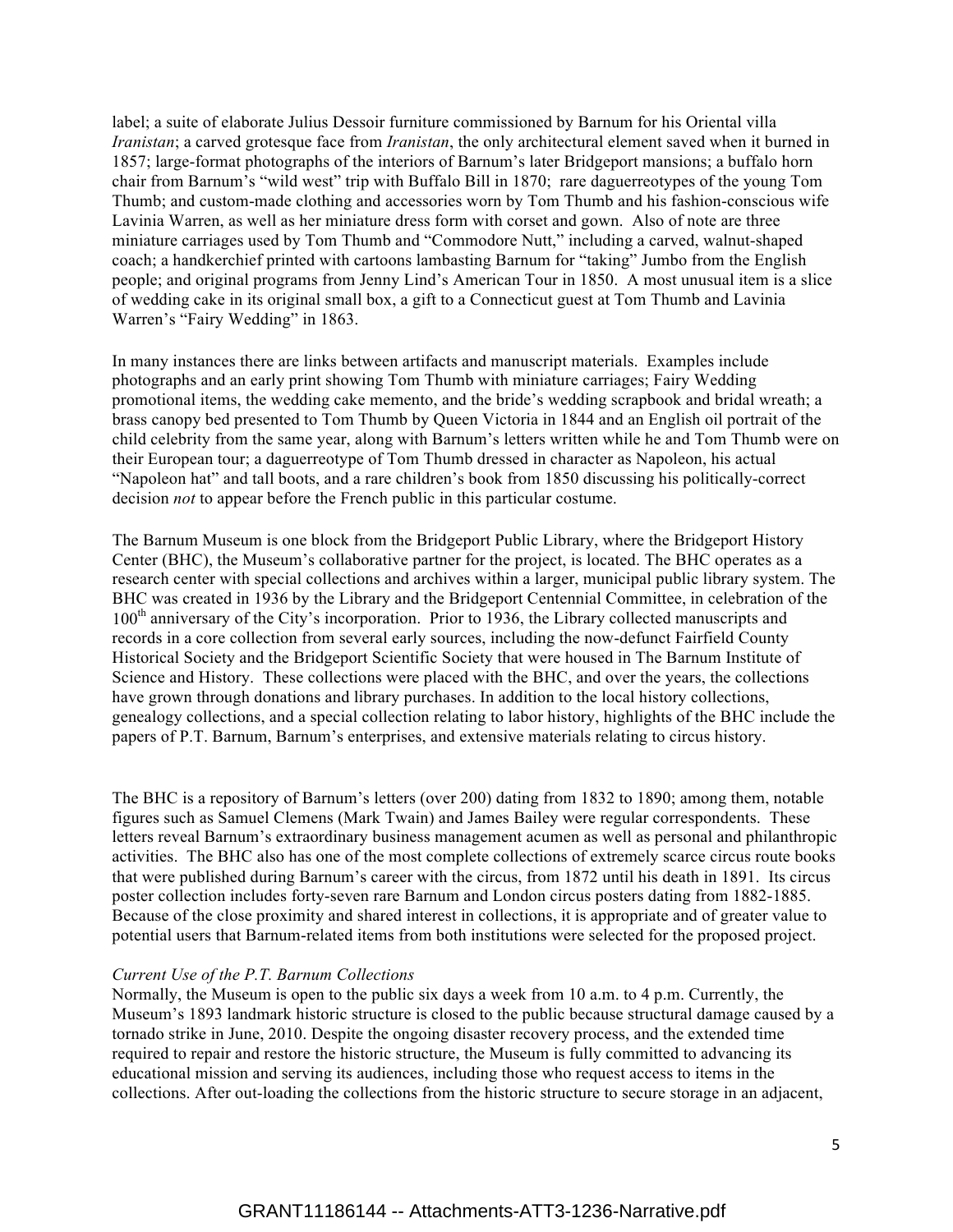safe building, some collection material is on view in an adjacent gallery space on a reduced schedule. The exhibition, *Recovery in Action!,* highlights the recovery effort and has allowed for programmatic activities, some in the Museum, some collaborative, that feature artifacts and documents in the collection. Museum staff continues to work regular hours during the week, and thus collection materials can be accessed by appointment, Monday through Fridays. Ironically, since the tornado, the Museum has been working with more on-site researchers and other users (filmmakers, television production teams, enthusiast groups) than ever, averaging five such visits per month.

The Museum and BHC regularly fulfill Barnum-related requests from patrons on a national and international basis, including scholars, students, teachers, enthusiasts, genealogists, university professors, museum curators, popular writers, journalists, publishers, filmmakers, production studios, galleries, antique collectors, circus performers, and local groups such as the organizers of the annual Barnum Festival. Inquiries are made on every conceivable topic, general to specific, demonstrating how diverse and far-reaching Barnum's influence was.

The Civil War sesquicentennial has generated inquiries concerning Barnum's anti-slavery views and political activities. The Museum also receives inquiries about Barnum's support of temperance, and his 1850 play, *The Drunkard*, which served a dual purpose of entertainment and moral teaching. Other requests pertain to performers associated with Barnum's enterprises. Women's studies researchers ask about the pioneering women performers and "daredevils" like equestrian-gymnast, Rose Wentworth. Popular culture historians are interested in topics about P.T. Barnum's life and career, and about "Tom Thumb," a native of Bridgeport whose career with Barnum began as a very young child. Sociologists and anthropologists have been interested in studying the depiction of race, foreign cultures, and people with extraordinary differences, and researching famous hoaxes of 19<sup>th</sup> century America. The 4,000-year-old Egyptian mummy, Pa-Ib, which was donated by Barnum's widow to the Bridgeport Scientific Society, has been included in current research by scholars and curators at Yale University, who are examining Victorian-era popular interest in science and the "craze" for all things Egyptian, and in S. J. Wolfe's study, *Mummies in Nineteenth Century America: Ancient Egyptians as Artifacts*.

Museum staff responds to an average of thirty collections-related telephone and email inquiries per month, and to twenty Facebook and Twitter responses to our collection-focused posts and programs related to collections. The Museum also frequently receives Barnum queries that would more likely be answered with the documentary holdings at the BHC, and such inquiries are re-directed to them. Currently, the Museum has no electronic research finding aids for its manuscript collections, but uses Past Perfect and Filemaker Pro to track and catalogue artifacts, documents, and bibliographic materials. Its web site, barnummuseumexhibitions.org, features selected artifacts from the collection in video presentations and virtual exhibitions, and artifacts and documents illustrate blogs by Collections staff, but access to artifact images in the virtual exhibits is cumbersome for anyone trying to do serious research.

The BHC continually attempts to serve more researchers and expand the use of its collections by the broadest possible public. The BHC regularly conducts programming, maintains a department web [bportlibrary.org/hc/] site and a Bridgeport labor history web site [brideporhistory.org], installs small exhibits with collection items at the library, and engages in cooperative projects with the Bridgeport schools. The BHC is open to the public twenty-one hours a week and plans to expand public hours within the next year (2013) to meet the needs of the approximately 500 visitors each month. Electronic finding aids are not yet available for a large portion of the collections, and it is one of the BHC's primary goals to attain this level of access, especially for its most heavily requested collections.

The collection has been featured in a variety of publications. Eric Lehman, Director of Creative Writing at the University of Bridgeport, has been studying photographs and documents in preparation for his forthcoming biography of Charles Stratton, *Becoming Tom Thumb*, to be released in Fall 2013 by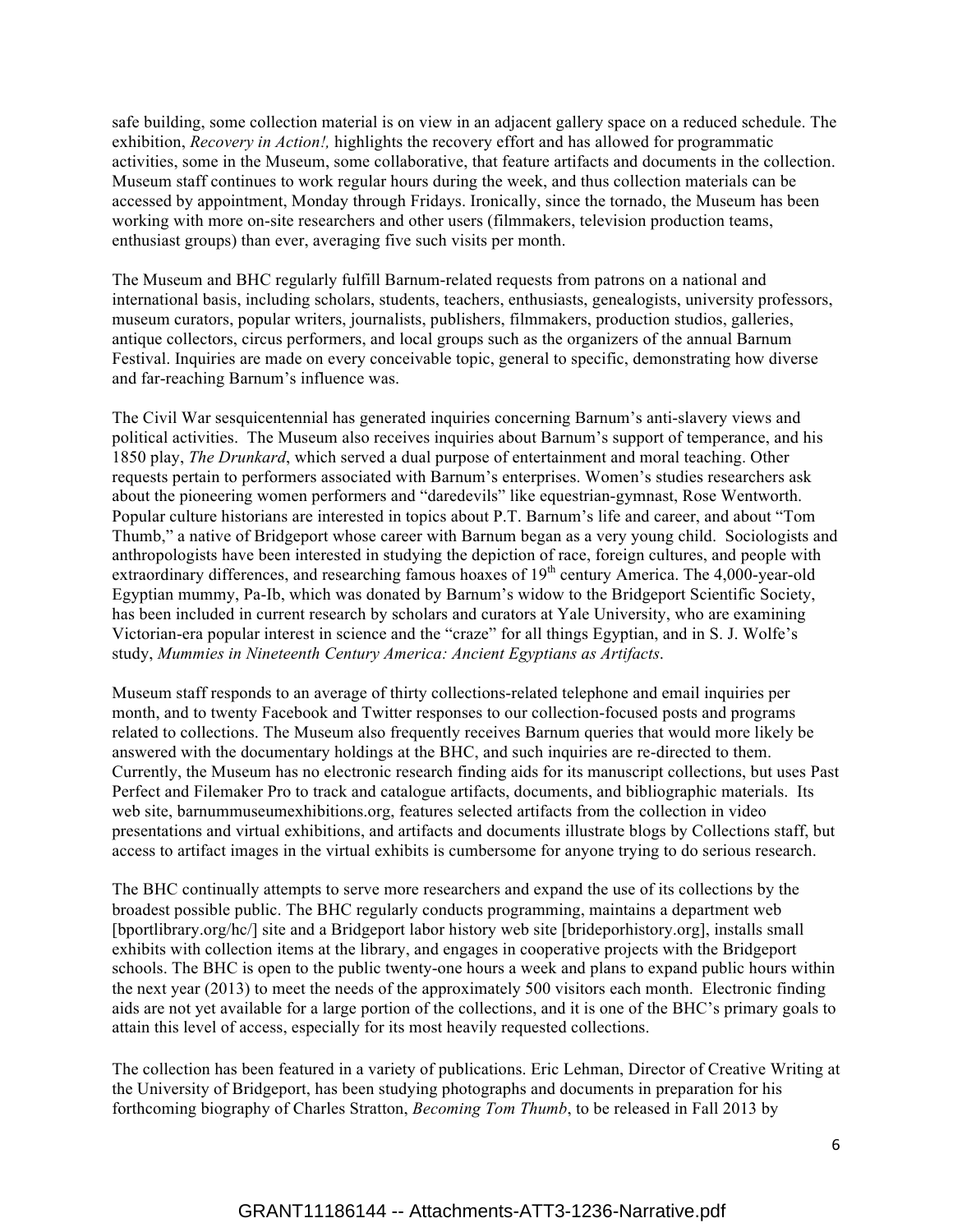Wesleyan University Press. Children's book author Elizabeth Raum recently looked at materials pertaining to the celebrated 1863 "Fairy Wedding" of Tom Thumb and Lavinia Warren, in preparation for a book aimed at  $3<sup>rd</sup>$  through  $5<sup>th</sup>$  graders learning about the Civil War period. Similar artifacts were examined by a New York University student working on her Master's thesis about Lavinia Warren, and her work was presented at two national conferences of academics and curators. Author Bluford Adams researched the BHC's circus collection for his work, *E. Pluribus Barnum: The Great Showman and the Making of U.S. Popular Culture* and the Kunhardt family of authors and producers made heavy use of the BHC's Barnum collection for their illustration-rich biography, *P.T. Barnum: America's Greatest Showman*. Historian and noted Barnum scholar Neil Harris, who will be part of the Project Team, conducted research at the BHC for his work, *Humbug: The Art of P. T. Barnum.* 

Connecticut Public Television (CPTV) recently filmed dozens of Barnum items in the Museum's collection for a documentary entitled *Prohibition: Connecticut Goes Dry* (a follow-up to Ken Burns' documentary on the Prohibition years) which will air in November 2012. In June 2012, a British television production crew came to the Museum to film a segment for a well-known series aired by the BBC (details cannot be publicized yet); the use of Barnum-associated documents in the segment was critical to the program's storyline.

The Museum regularly loans items from its collections to other institutions. Recent loans have gone to the Bruce Museum (Greenwich, Conn.); Mattatuck Museum (Waterbury, Conn.); Berkshire Museum (Pittsfield, Mass.); and Fairfield Museum and History Center (Fairfield, Conn.). From August 2012 to January 2013, eleven important artifacts relating to Barnum, the American Museum, and Tom Thumb will be loaned to the Bard Graduate Center (New York City) for their exhibition *Circus and the City*, and images of these included in the accompanying catalogue*.* In April 2013, the Museum's 4000-year-old mummy and 2500-year-old coffin will be loaned for the exhibition *Egyptomania* at Yale University's Peabody Museum; images of the mummy and coffin will be included in the catalogue.

The project will involve key activities critical to developing a comprehensive plan for a future digitization project. Digitization will allow the P. T. Barnum collections to be used by a broader audience, as they will be available through online resources that aggregate digital material from many cultural institutions and are therefore more readily discovered by potential users. Electronic finding aids and bibliographic descriptions will be created during the course of this project and made available immediately through online resources.

#### **History, Scope and Duration**

The proposed project grew out of the Museum's desire to meet the expectations of today's researchers for access to digital resources, respond more effectively to queries by having greater intellectual control over its own material and better knowledge of the BHC's, and to stay connected with its audiences despite the building's closure. This has come to the forefront because of the recovery effort, a tragedy the Museum sees as an opportunity. Instead of merely fixing the structure and re-installing collections in old gallery spaces, the Museum is undertaking a re-examination of all operations, including programs, core exhibitions, and outreach. To start the process, the Museum hosted a Scholars Roundtable, funded by the Connecticut Humanities Council, whose purpose was to begin planning for new core exhibitions when the museum re-opens. Ten scholars from Connecticut, Illinois, Pennsylvania, Delaware, and New York whose fields of interest and expertise relate to the collections participated in the discussions and responded to a summary report by the facilitator. Among scholars' recommendations was that the Museum create collections-based digital content to use in multiple applications.

To fulfill this recommendation, the Museum approached the Bridgeport Public Library and BHC since a "Barnum" digitization project would have far greater impact if both institutions' collections were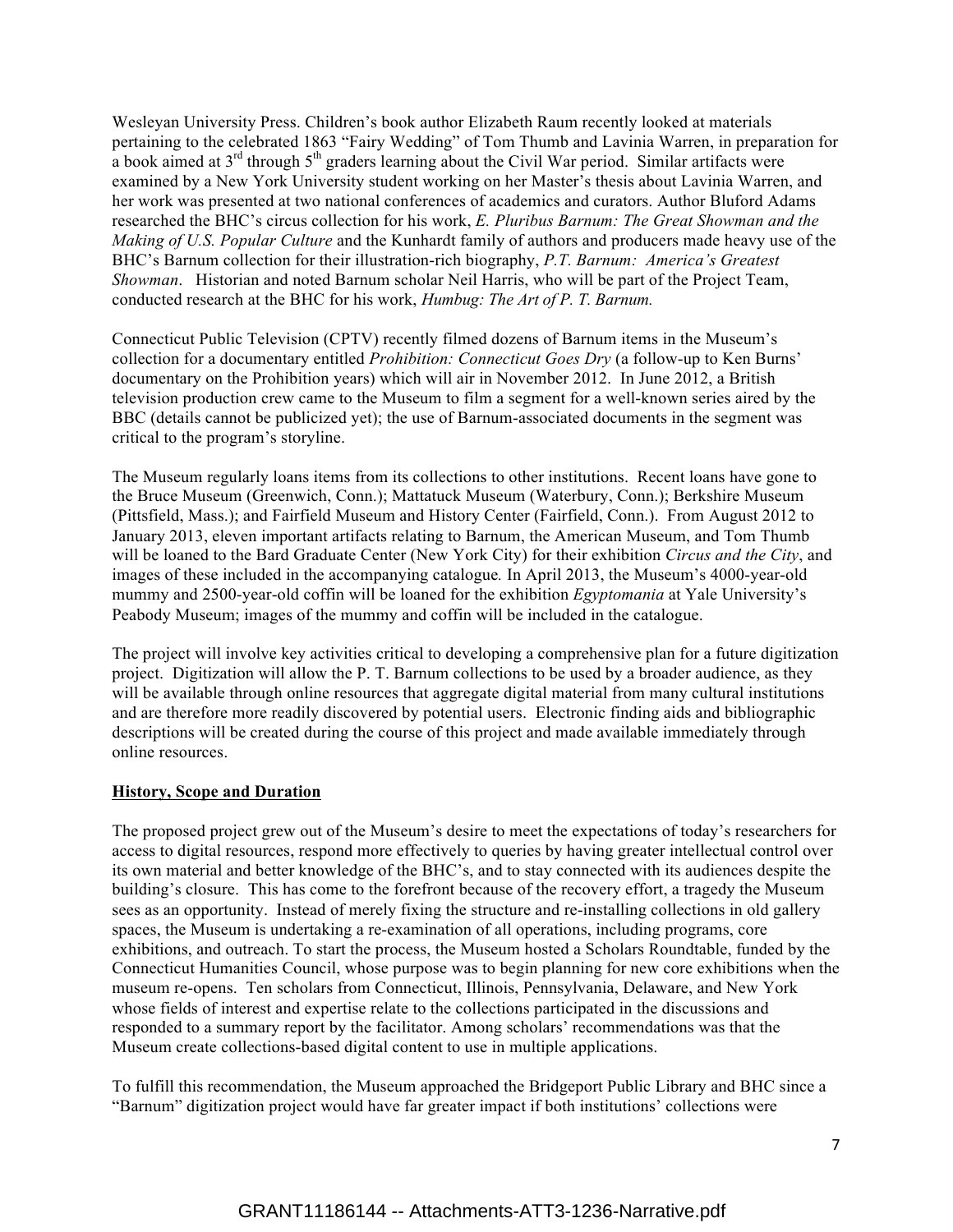involved. A more comprehensive resource would be made available, both institutions would gain detailed, useful knowledge about the content of the other's collections, and an intellectual "bridge" between the two would be established. Both share a strong interest in creating global access to these important humanities collections by creating digital content that will be available via the internet. The staff agreed to pursue the NEH Foundations grant as a way to effectively plan for such a project, bringing together a project team with the knowledge and expertise needed to guide the planning. Further discussions identified the parameters of the material that would be the focus of the project, the need for scholarly evaluation of the collections, technical advice, and guidance on the management of a digitization project and sustainable outcomes.

The Museum staff then contacted those who could provide expertise and advice about planning for such an endeavor, and who have excellent knowledge of Connecticut's cultural heritage digital resources. They included the Project Director of Connecticut History Online (CHO), Kathleen Foulke, and Gregory Colati, the University of Connecticut (UConn)'s Director of University Archives and Special Collections at the Dodd Research Center, who also oversees the infrastructure supporting CHO. Through these conversations it was discovered that they were not only planning for an expansion of that digital repository portal (which currently includes content from only a few Connecticut institutions), but also to build the infrastructure for a Connecticut Digital Archive (CTDA) which would be a sustainable, statewide aggregate of digital cultural content and serve as a preservation repository maintained by the university. Connecticut cultural content held in the CTDA could be made available to an even larger aggregator, such as the Digital Public Library of America being developed by Harvard University. UConn and CHO are also submitting a proposal to NEH for an HCRR *Foundations* grant. The projects represent two ends of the spectrum: theirs to create a larger, stronger infrastructure; and the Museum's, to create the kind of digital content they would be seeking to include in state-wide digital repository. UConn has invited the Museum and BHC to participate in a number of its planning activities, including two plenary sessions, and Work Groups that will be formed to address issues of Governance, Technology, Access and Use, and Content and Scope.

#### **Methodology and Standards**

The project team will consist of Museum and BHC staff working with professionals with exceptional knowledge and expertise in curatorial, archival, academic, library information service, preservation assessment, and digitization areas. The project is designed to gather and synthesize information from all relevant facets of the institutions' operations and collection holdings, and evaluate the potential to support a future digitization and access project.

The methods will include multi-day on-site evaluations, technical consultations, and facilitated structured meetings attended by all team members. These activities will culminate in reports from the individual consultants that will be compiled and synthesized by the Museum and BHC. Podio, a project management tool that supports remote collaboration and facilitates communications with tools, such as online meetings, will be used to manage documents such as assessment tools, evaluations, and reports and to develop a collaborative approach that results in integrated outcomes. Team members will be given access to the project material that is generated throughout the course of the year. Management of the project will be the responsibility of a Project Coordinator who has directed other grant projects, such as the Museum's CT Humanities Council's grant.

Dr. Katherine C. Grier (University of Delaware) and Dr. Neil Harris (University of Chicago) will conduct on-site reviews of the Barnum-related material. Dr. Grier will focus on the artifacts (primarily at the Museum), and evaluate them using a rubric (see Appendix 1) to ensure consistency of the assessment, and to inform the preparation of a comprehensive report. Descriptions of sub-collections and identification of key items, their relative rareness and their potential utility and value to humanities research will form the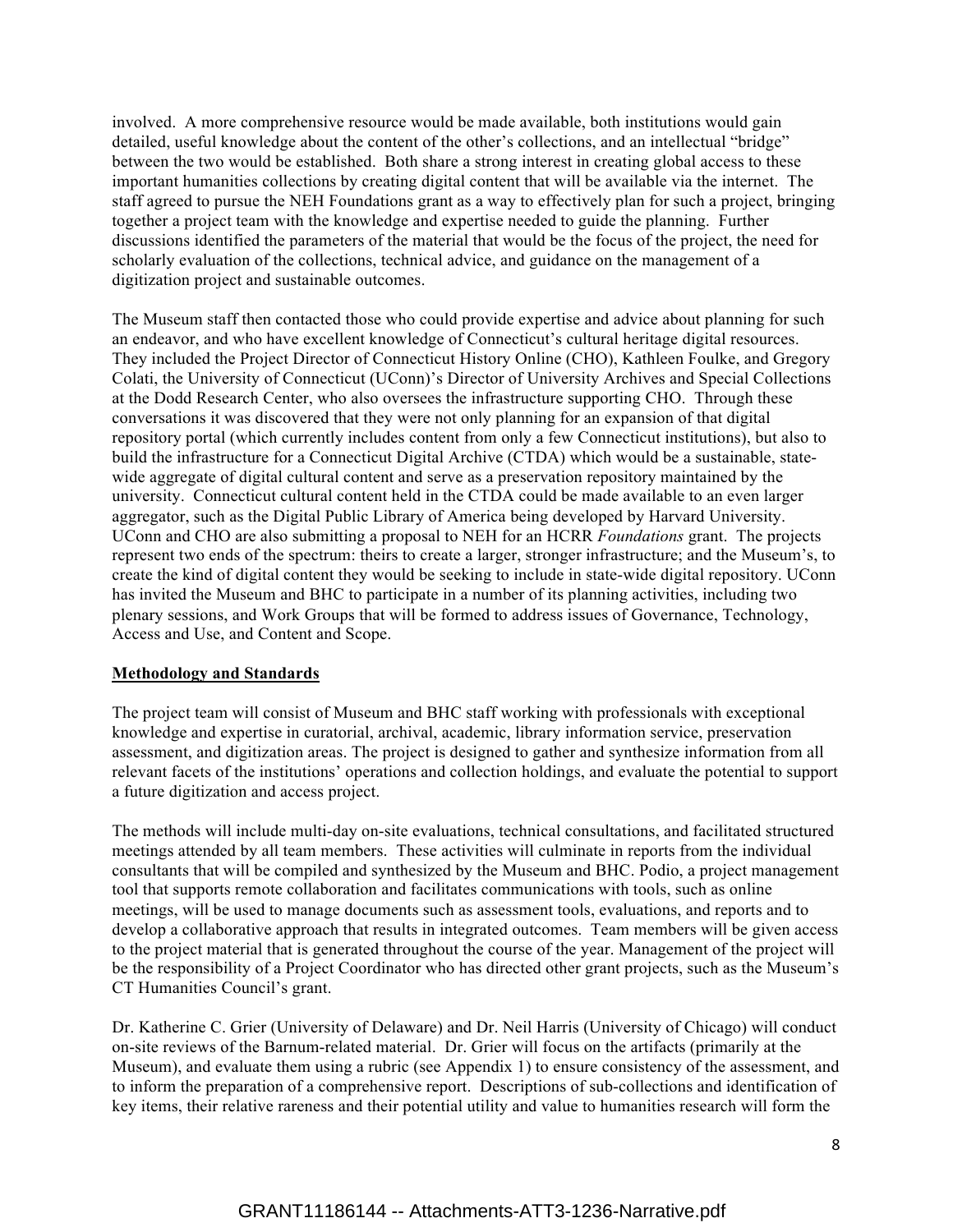core of report. Dr. Grier will also recommend guidelines for prioritizing material to be digitized; unlike the relatively rapid digital capture processes for most flat material, three-dimensional artifacts can be time-consuming to prepare. Dr. Grier was chosen for this project because of her background in  $19<sup>th</sup>$ century American material culture and history, and her experience as a curator. She recently worked with The Barnum Museum to help plan, facilitate and summarize the results of a two-day Scholars Roundtable that focused on planning for new core exhibitions when Museum restoration is completed. She thus has familiarity with the overall content of the collection and the kinds of interpretive themes and humanities research topics that it would support.

Dr. Harris will assess the manuscript materials, using BHC's existing inventory for the P. T. Barnum Collection. He will produce a report containing a discussion of the research value of collection materials including the relative rareness of the materials, an assessment of their depth and breadth, the quality and diversity of potential research topics and themes, and their overall value to humanities research. Dr. Harris will also concentrate on developing a better level of description for individual collection areas, and these descriptions will be included in his report and evaluation. They will follow professional standards as outlined in the Newberry Library's in-house processing manual, which is based on archival publications such as Fredric M. Miller's *Arranging and Describing Archives and Manuscripts* (1990).

Dr. Harris' work may also help to identify particular strengths and gaps in the collecting activities that the library has engaged in to date for Barnum materials. Dr. Harris is familiar with the BHC collections, having used them when he was conducting research for his biography, *Humbug: The Art of P. T. Barnum*. He participated in the Museum's recent Scholars Roundtable and was introduced (via an overview and a tour) to the P. T. Barnum collections in the Museum's holdings. Dr. Harris's contributions to the Roundtable discussion of humanities themes and topics and interpretive approaches were brilliantly articulated, and in the Museum's opinion, he is the most qualified scholar to conduct the review of Barnum-related manuscripts.

The Northeast Document Conservation Center (NEDCC) will provide consulting services to assist with the identification, investigation, analysis, recommendation of workflow, software, hardware, and infrastructure components required for a digitization project. Two consultants, Jessica Branco Colati, Director of Preservation Services, and Angelina Altobellis, Preservation Specialist, will be involved in an on-site assessment for both institutions, including a full day of advance preparation for the visit, and will facilitate two focus groups to better inform the process and delivery decisions. They will produce a report that identifies strategies and best practices for the creation, capture and management of digital content and metadata, and discusses the positioning of content and data to readily produce Encoded Archival Description (EAD) finding aids and support other discovery tools. They will also address the potential integration of digital objects produced by the BHC and Museum into the planned Connecticut Digital Archive, and their long-term preservation. During the course of the project they will produce a preliminary report with findings from the institutional assessment site visits and first focus group. After the second focus group meeting, they will revise the report to make it more comprehensive and include recommendations for additional resources to explore. NEDCC was chosen for this project because of their long experience serving collecting institutions of all sizes, types and capacities; their well-honed assessment methods that employ standards and best practices; and their responsiveness to the evolving preservation and access needs faced by cultural heritage institutions.

Paul Mutino is a professional photographer who has a strong background in working with museums to photograph their art and artifacts. The Museum has worked with Mr. Mutino on several occasions, and observed that he is aware of and respects museum practices, and is a skilled photographer, experienced in working with all types of artifacts, who is sensitive to the aesthetics of creating museum artifact images. He will consult on-site with the Museum staff after the artifact assessment has taken place and a better idea of the priorities, types, and numbers has been established. He will devise possible workflow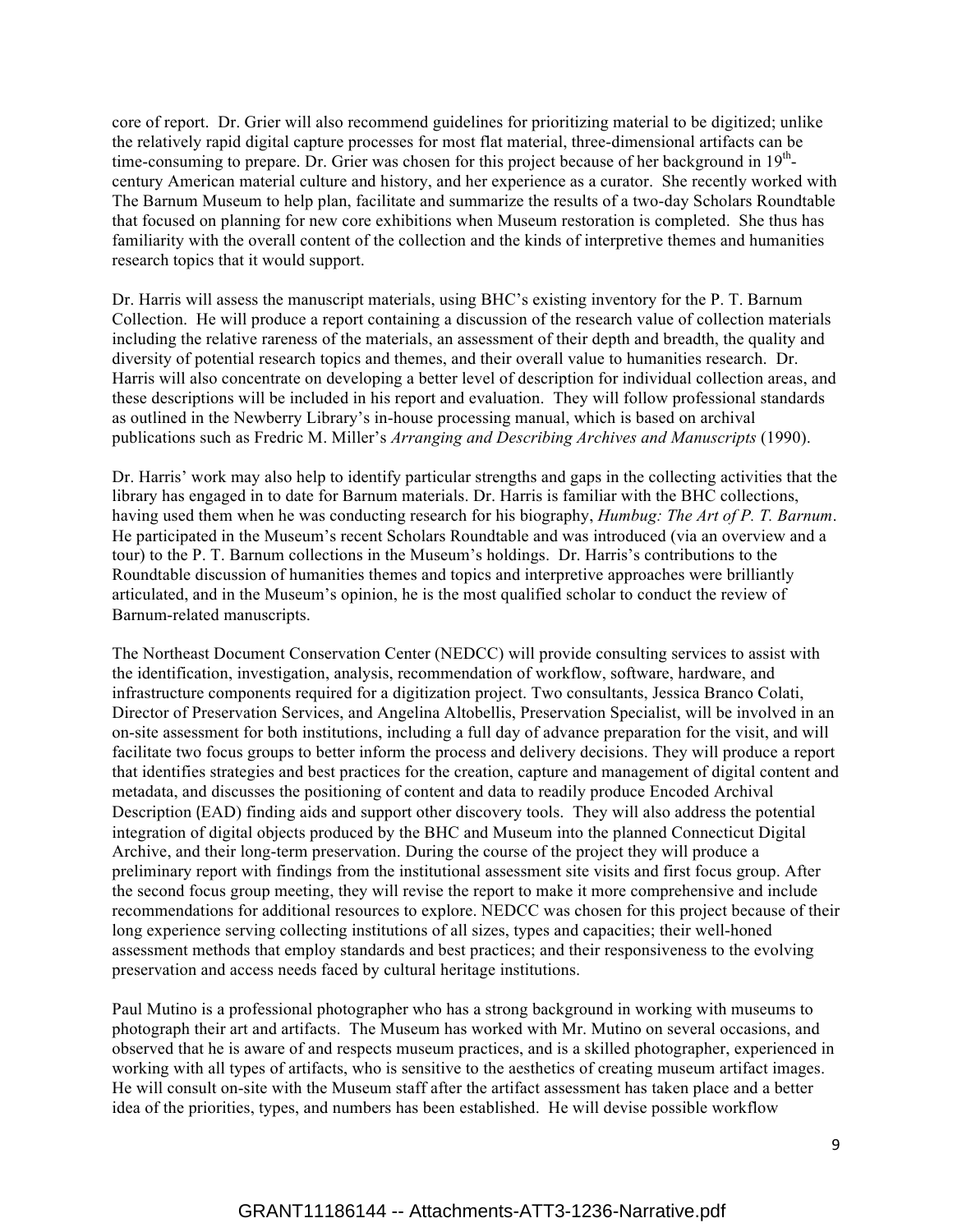arrangements and address efficiencies. His knowledge of standards and best practices in creating and preserving digital objects will be incorporated in a report, which will also contain a method of calculating the time and costs relative to photographing different categories of objects. This information will be crucial to estimating what will undoubtedly be a substantial portion of the digitization costs.

Michael J. Bennett, Digital Products Librarian at the University of Connecticut and Head of their Digital Capture Unit will offer his advice and recommendations to the BHC and Museum. Mr. Bennett will do this as an outreach service of the University, in a one-day technical consultation. Mr. Bennett is the technical advisor for the Connecticut History Online project, and is thus very familiar with the variety of formats and materials of two-dimensional items in the P. T. Barnum collections.

The primary Museum project staff includes Adrienne Saint-Pierre, Collections Manager, who will act as Project Coordinator. She will be supervised by Kathleen Maher, Executive Director and Curator. Other staff members Melissa Houston, a part-time Registrar, who will provide collection materials, and John Temple Swing, Business Manager, who oversees the technical infrastructure at the Museum. They will be joined by BHC's Archivists, Mary Witkowski and Elizabeth Van Tuyl, their part-time Curator and a part-time Librarian with experience in the development of digital resources. Both are extremely enthusiastic about undertaking this planning project, which will further their goals for improving access to the P. T. Barnum collection and gaining better intellectual control over the material.

The project activities depend on communication that will take place on-site, and remotely via email, telephone, and by utilizing Podio online work platform. On-site collaborative work with staff; the overlapping of the scholars' on-site visits; and two on-site focus group sessions attended by the primary team members will facilitate the work of the entire team and be channeled toward achieving a thorough, comprehensive final product and substantive outcomes. An allowance of time for remote communications has been built into the primary consultants' work plan and the time commitment for which they are being paid, to ensure that sharing of information and ideas is not put aside. For example, the scholars may wish to add to an earlier on-site discussion that considers how items from the Museum and BHC collections might be presented together for example, in a combined digital collections presentation that would provide researchers with broad access to institutional holdings. A schedule of meetings between the Museum and BHC staff will be established at the outset to ensure regular communication, compatible scheduling of activities, and to help and inform one another regarding progress or issues. The NEDCC facilitated focus groups, occurring in the early and later phases of the project, are intended to provide a framework for broad decision-making, from agreeing on specific goals and needs at the outset, to discussing and summarizing findings and helping the BHC and Museum determine priorities and next steps for its implementation planning. The one-on-one format of the two technical advisors' consultations will allow each institution to address their particular concerns.

After the Foundations project work is complete, the BHC staff archivists will use Dr. Harris's and Dr. Grier's report and worksheets with the expanded collections descriptions to assess the processing needs and priorities of the collections, conduct a formal arrangement and description, and create collection finding aids beyond the mere inventory level. Newly formulated finding aids can be immediately converted to .pdf format and mounted on BHC's web site along with Dr. Harris's collection descriptions. Dr. Harris will produce a report with detailed descriptions of individual thematic areas of the Barnum Collection that addresses the extent and relevance of the materials to Humanities research. This report will be placed on the BHC's web site.

The BHC will prepare collection and sub-collection bibliographic records for its OPAC, WorldCat and NUCMUC. This will guide a next step, creating individual records for a small number of single items or a "sub-collection" record as test model that would have potential utility for a digital resource portal like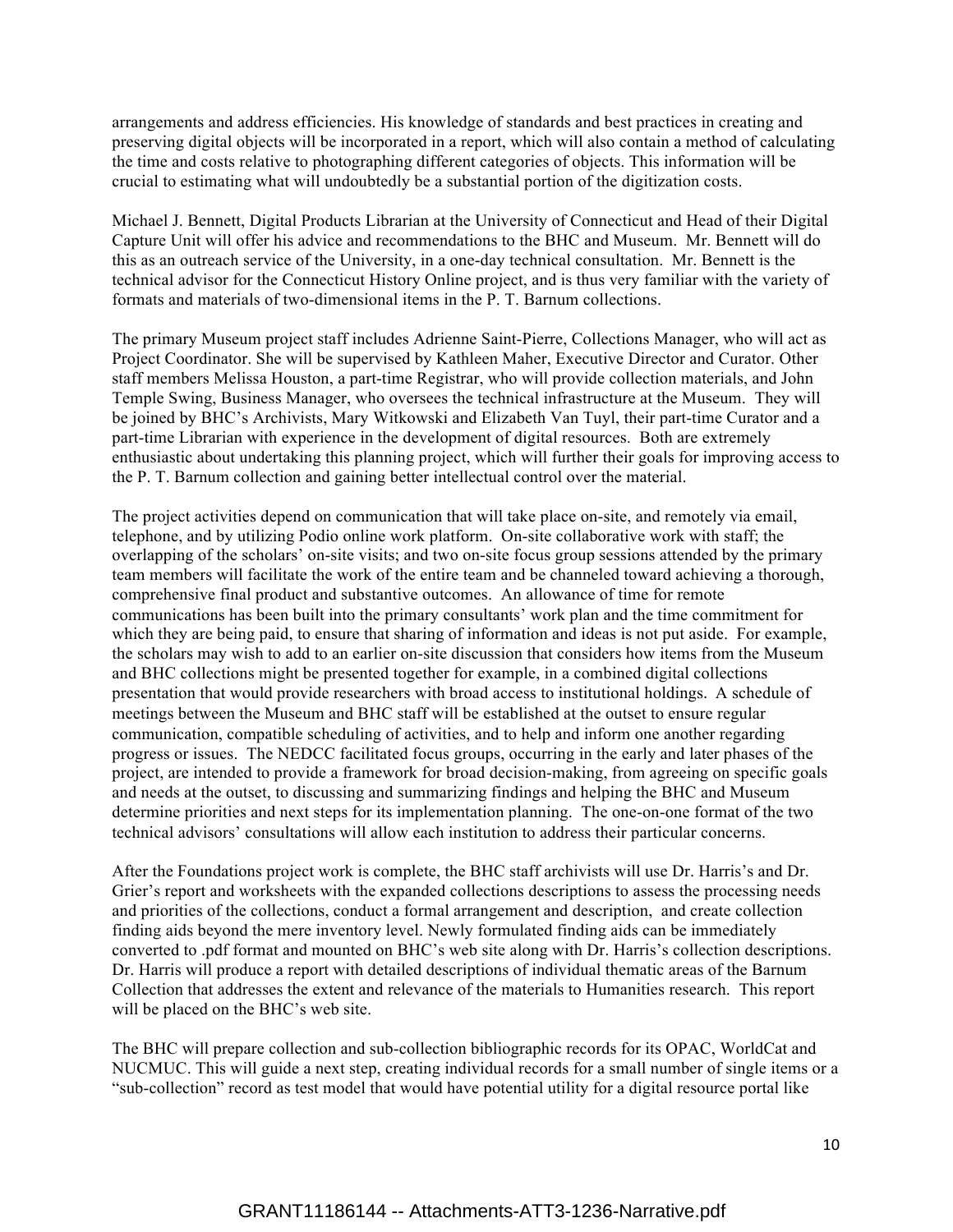Connecticut History Online. BHC would likely utilize recently created digital images of early Barnum posters from a National Park Service *Save America's Treasures* grant.

#### **Sustainability of project outcomes and digital content**

An immediate and highly useful outcome of the project will be that the BHC and Museum will be better able to serve researchers with increased knowledge of each other's holdings and improved access. The reports, and subsequently created finding aids and collections descriptions, will ensure that this knowledge is part of each institution's history.

The Museum will use the scholars' reports to improve object records in the collections database, add descriptive content about the Barnum-related materials to its web site, and devise an organizational tool to prioritize artifacts for digitization and build them into categories organized by photographic requirements. Using the knowledge and recommendations gained, the Museum will, following this project, produce test models of digital objects (images, metadata, and catalog information). Existing professional photography of Barnum items will likely guide the choice for the first examples, however other items will be selected to experiment with and test workflow and artifact category standards.

Staff participation in the Connecticut Digital Archive (CTDA) project planning activities over the course of the project period will establish ongoing communications with UConn/ CHO, its partners, contributors, and other institutions in the state. Museum and BHC staff will continue to attend meetings and participate in other work groups as they arise, and will make digital content available to CTDA for test instances if requested.

The BHC will use the technical advice to create EAD finding aids, and assist the Museum in creating them for their archival collections. The staff has engaged in EAD training in the past and the BHC is prepared to pay for additional training if necessary so that the library can encode numerous finding aids for its holdings moving forward. In doing so, the library will truly be able to join a world platform for collections information provision, because it will be possible to link to searchable finding aids from both local catalogs and websites and national platforms such as WorldCat and OCLC's ArchiveGrid database. The BHC will assist the Museum in creating and entering bibliographic records into WorldCat.

Sustainability will be achieved through the compilation and synthesis of consultants' reports, and ongoing (post-grant) activities designed to strengthen intellectual control of the collections and create improved levels of access. The consultants' reports, in conjunction with the acquired technical advice and recommendations, will give staff the knowledge and tools to implement the plan and manage the digitization project.

#### **Dissemination**

Collection-level catalog records for different areas of the BHC's P. T. Barnum Collection will be created in MARC format and made available on the Bridgeport Public Library's online catalog which is part of a 50+ library consortium and the Connecticut-based ReQuest catalog. They will also be accessible through OCLC WorldCat, its free web portal, and the National Union Catalog of Manuscript Collections free web gateway to the OCLC database.

The planning activities of this project will serve as a model that will be shared with other institutions and cultural heritage organizations. In bringing together important humanities resources from a museum and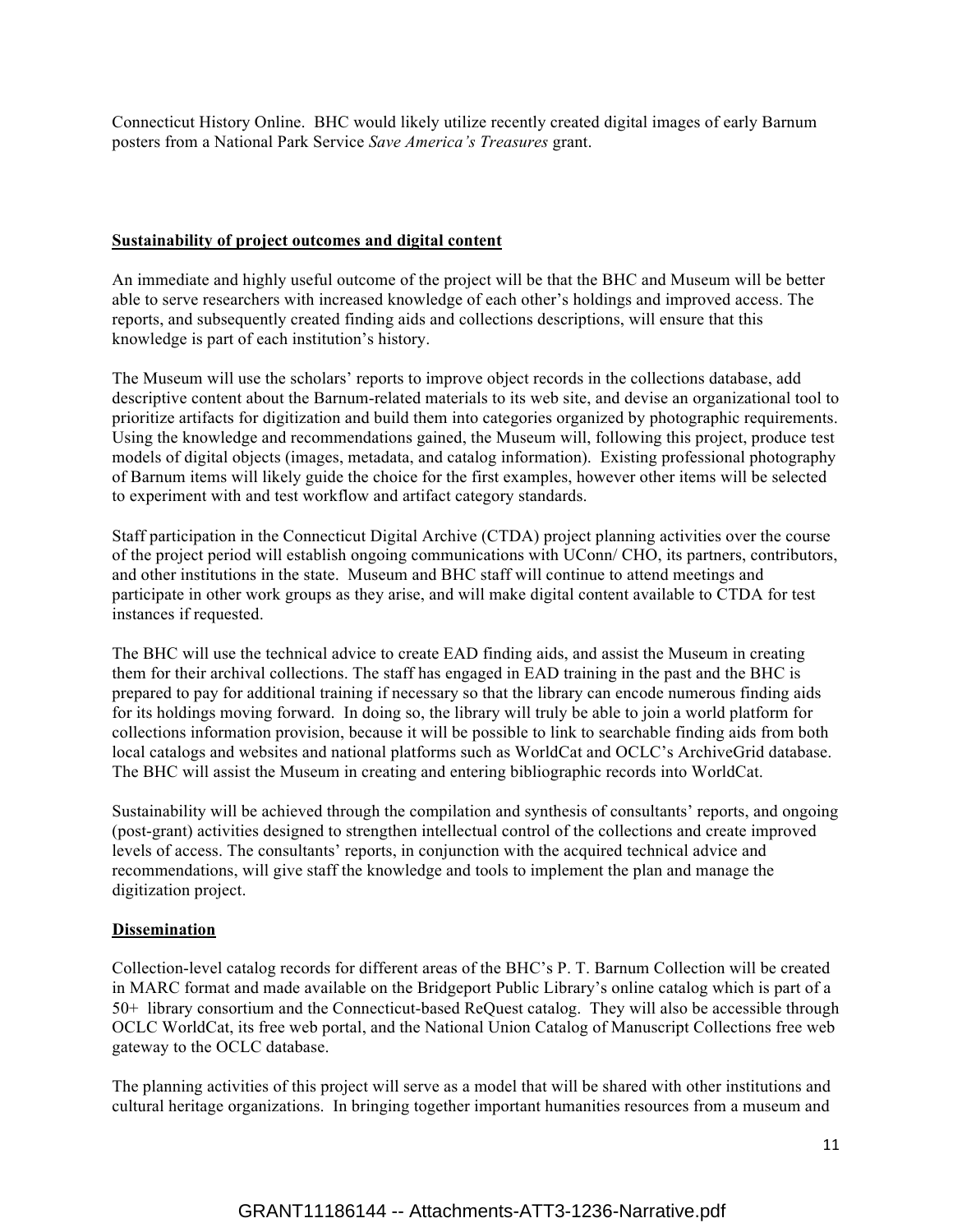library, the project will undoubtedly be of interest to the smaller and mid-size history organizations that, in many cases, would need to partner with a library in order to make their collections accessible through digitization. To further disseminate the project's results, staff will make presentations about this project at conferences or programs such as those organized by the Connecticut League of History Organizations (CLHO), New England Museum Association (NEMA), American Institute for Conservation of Artistic and Historic Works (AIC); IMLS's Connecting to Collections initiative, and the Society of American Archivists (SAA).

Finally, in collaboration with the BHC, the Museum will produce a "white paper" summarizing the project and will provide this to the NEH for distribution.

## **Work Plan**

A schedule of the Work Plan is attached. Starting in May 2013, the first phases include preparatory work and the first on-site visits by the NEDCC. Their second visit will occur toward the project's end, in March/April 2014. In June 2013, the Drs. Grier and Harris will begin their assessments. Their activities, including their reports, will be completed by November. Consultations with the photograph and digital librarian will occur in late 2013/early 2014.

Concurrent with these activities, staff will be attending CHO plenary sessions and actively participating in their Work Groups, updating collections records as data is received, and creating finding aids, amongst other activities. They will complete the project by synthesizing all reports for distribution to all involved, and determining next steps for implementation of the plan.

#### **Staff & Consultants**

#### *Staff*

The **Barnum Museum** staff members who will be most directly involved in this planning project are Kathleen Maher (Executive Director and Curator); Adrienne Saint-Pierre (Collections Manager); Melissa Houston (Registrar, part-time); and John Temple Swing (Business Manager).

Ms. Saint-Pierre will serve as the Project Coordinator and ensure that the consultants and staff function as a team, and are unified in their knowledge of the project goals and how each person's work relates to others. Ms. Saint-Pierre will manage the scheduling of consultants' on-site visits, the compilation of consultants' reports, and internal records of the project activities project activities and meetings, conferring with BHC staff to ensure that the timing respects their mandate to serve the public. She will assist with travel arrangements and schedule regular meetings of Museum and BHC staff to monitor progress and address any issues that arise.

With Ms. Houston, Ms. Saint-Pierre will prepare the Museum's artifact collections for review and work closely with the scholars on-site; they will also structure an optimal workflow for the review process. They will continue to build to the Museum's Past Perfect collections database in order to capture data on Barnum-related items. They will attend the UConn/CHO digital archives plenary sessions and take an active role in their Content and Scope work group. Both Ms. Saint-Pierre and Ms. Houston will devote 33% of their time to the project.

Mr. Swing, Ms. Houston, and Ms. Saint-Pierre will support the NEDCC's pre- and post-visit information requests, with Mr. Swing taking primary responsibility for the communications. He will also take the lead with the NEDCC site visit assessment of the Museum, participate in the focus group sessions, and in some of the UConn/CHO digital archive planning activities. Mr. Swing will be responsible for the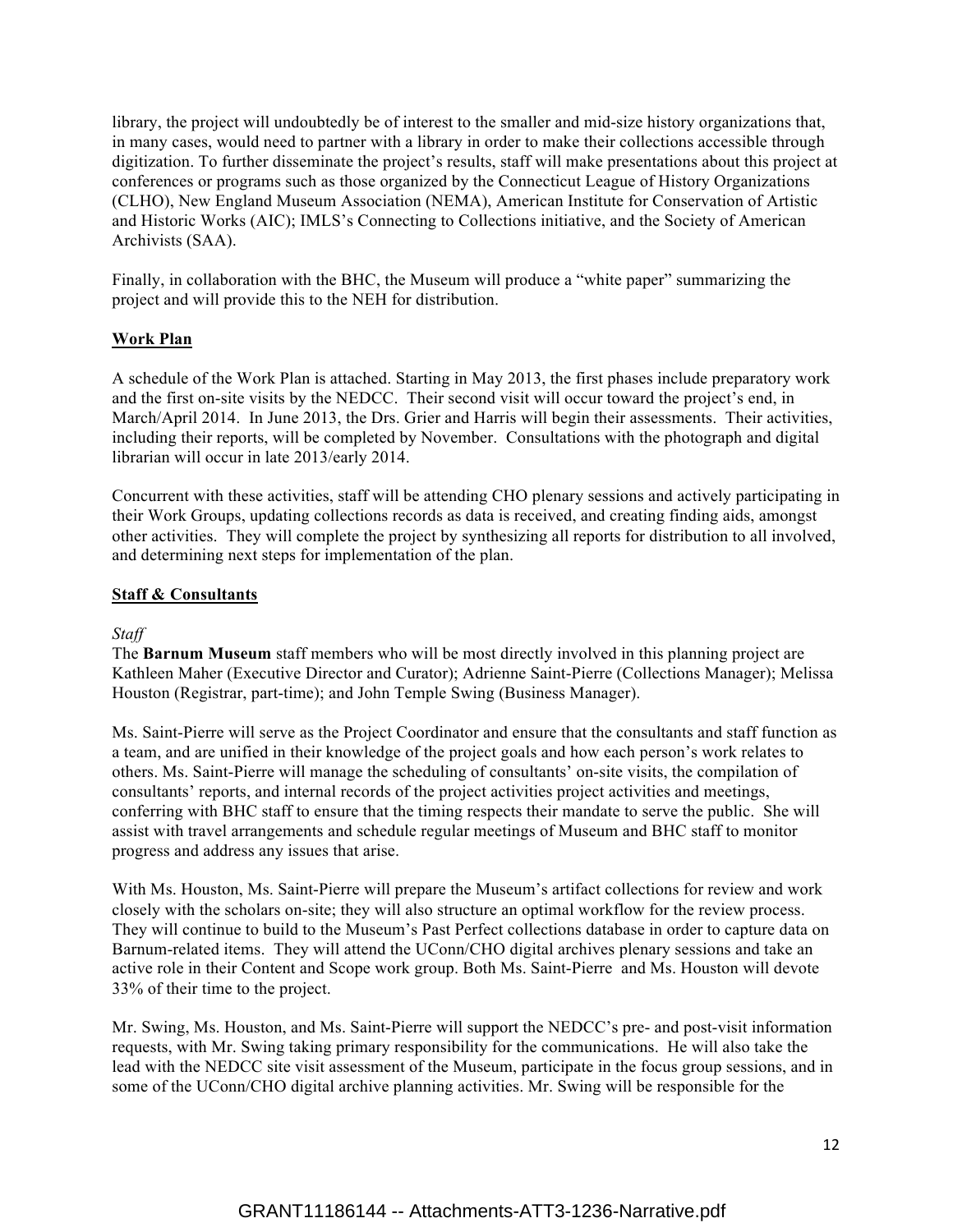management of grant monies, financial reporting, and issuing payments to the consultants. Ten percent of Mr. Swing's time will be devoted to this project.

Ms. Maher will participate in the NEDCC site visit and focus group sessions, and will be directly involved in content discussions with the scholars and other staff. She will review all reports generated during the project and regularly report to the Board of Directors on the progress, recommendations, and outcomes. Over the course of the year, she will devote 10% of her time to the project.

The **Bridgeport History Center** staff who will be directly involved in the project are Mary Witkowski (Department Head and Archivist); Elizabeth Van Tuyl (Assistant Archivist); Benjamin Ortiz (Curator, part-time); and Michael Bellacosa (Librarian, part-time).

Mary K. Witkowski will help coordinate the advisors and work with her own staff to streamline efforts to complete the work as efficiently as possible. She will be adding records to the BHC's Past Perfect collections database. Elizabeth VanTuyl will work closely with Ms. Witkowski to create a, more accurate inventory, and prepare the collections for review. Both Ms. Witkowski and Ms. Van Tuyl will work closely with Dr. Harris during his on-site review, consult with Mr. Bennett on recommendations regarding the digitization of fragile flat materials, and participate in the NEDCC focus groups and on-site assessment and the UConn/CHO Connecticut Digital Archive planning activities. Over the course of the project period, Ms. Van Tuyl and Ms. Witkowski will each devote 33% of their time to this project. Benjamin Ortiz is a part time employee (10 hours a week) and will spend 25% of his time on the project, primarily to assist in identifying images. A new part-time staff member at the BHC, librarian Michael Bellacosa is currently assisting with digital projects, and will spend 25% of his time assisting Ms. Van Tuyl and Ms. Witkowski on tasks related to this project.

#### *Consultants*

**Dr. Katherine C. (Kasey) Grier** is a Professor of History at the University of Delaware, where she is also the Director of the Museum Studies Program. She received her doctorate from the University of Delaware, and has curated exhibitions on topics of American popular culture. Dr. Grier will review and evaluate Barnum-related artifacts at the Museum as well as a few non-manuscript items at the BHC. Dr. Grier will spend five days on-site to do the assessment,. She will also participate with other Project Team members in the two focus group meetings facilitated by the Northeast Document Conservation Center consultants. Up to three additional days are planned for these activities and, as described below, for onsite discussions with Dr. Neil Harris, who will be reviewing the BHC collection. Two days of communications time, and two additional days to complete the report are included in the work plan.

**Dr. Neil Harris,** the Preston and Sterling Morton Professor Emeritus in the Departments of History and Art History, University of Chicago, is a noted Barnum scholar who received his PhD from Harvard University. The author of several books that focus on aspects of the evolution of American culture, Dr. Harris has written about American art, artists, and art collecting; American entertainment; and the development of American museums, libraries, and learned societies to name only a few topics. Dr. Harris's biographical work, *Humbug: The Art of P. T. Barnum* (1973), remains the most authoritative. In addition to his assessment of documentary materials and on-site meetings, he will also participate in the NEDCC focus group discussions. Up to eight days have been allotted for the on-site review, plus two half days for the focus groups. Four additional days are allotted for communications and report writing.

**Jessica Branco Colati**, Director of Preservation Services at the Northeast Document Conservation Center (NEDCC) in Andover, Mass holds a Masters degree in Library and Information Science from Simmons College in Boston. **Angelina Altobellis** is a Preservation Specialist NEDCC. She received her Masters degree in Library and Information Science from Simmons College. Together, they will be responsible for consultation activities designed to guide the Museum and Library in planning for a future digitization